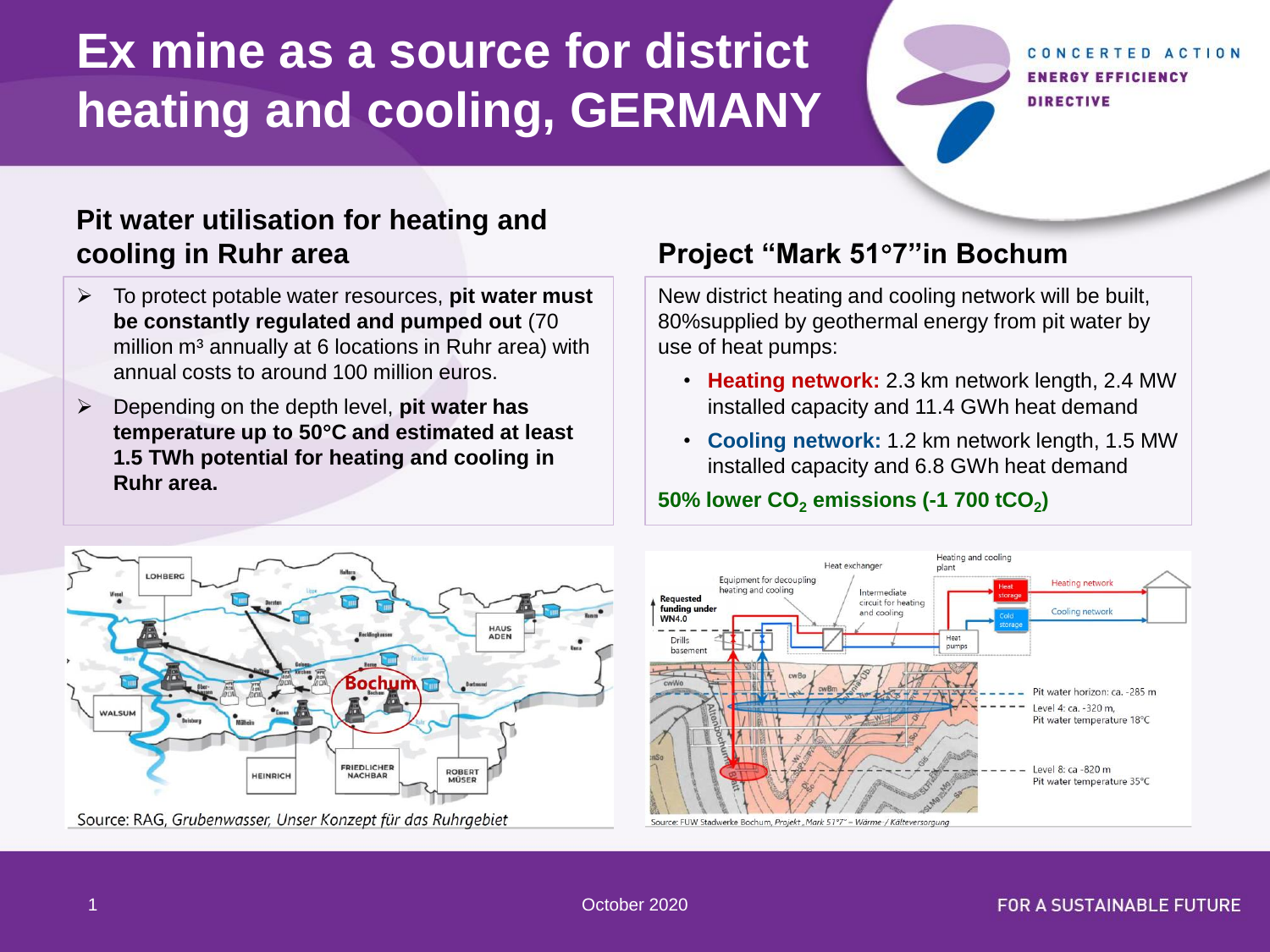# **Key success factors**

#### CONCERTED ACTION **ENERGY EFFICIENCY DIRECTIVE**

### **Support instruments key for the project implementation**

## BAFA Federal funding for efficient heat networks (Wärmenetze 4.0)

The program consists of 4 different modules: